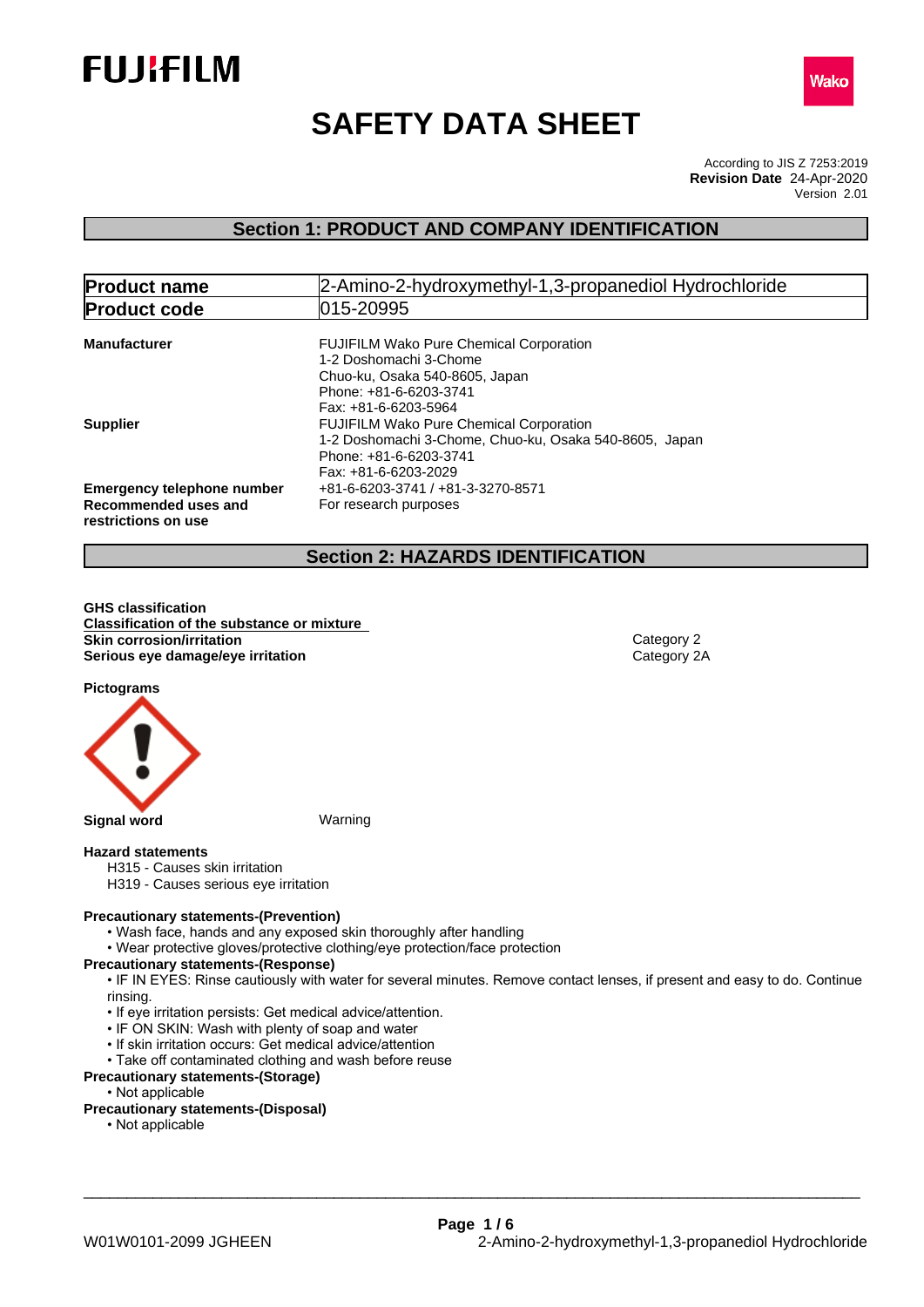#### **Others Other hazards** Not available

# **Section 3: COMPOSITION/INFORMATION ON INGREDIENTS**

**Single Substance or Mixture** Substance

#### **Formula** H2NC(CH2OH)3·HCl

| <b>Chemical Name</b>            | Weight-% | <b>Molecular weight</b> | <b>ENCS</b>     | <b>ISHL</b><br>. No. | <b>CAS RN</b> |
|---------------------------------|----------|-------------------------|-----------------|----------------------|---------------|
| Tris(hydroxymethyl)amin         | 99.0     | 157.60                  | $(2)$ -<br>-318 | $\rightarrow$ 2      | $185 - 53 -$  |
| ⊧ HvdrochlorideI<br>lomethane F |          |                         |                 |                      |               |

**Impurities and/or Additives :** Not applicable

# **Section 4: FIRST AID MEASURES**

#### **Inhalation**

Remove to fresh air. If symptoms persist, call a physician.

#### **Skin contact**

Wash off immediately with soap and plenty of water. If symptoms persist, calla physician.

#### **Eye contact**

IF IN EYES: Rinse cautiously with water forseveral minutes. Remove contact lenses, if present and easy to do. Continue rinsing. Immediate medical attention is required.

#### **Ingestion**

Rinse mouth. Never give anything by mouth to an unconscious person. Call a physician or poison control center immediately. Do not induce vomiting without medical advice.

#### **Protection of first-aiders**

Use personal protective equipment as required.

# **Section 5: FIRE FIGHTING MEASURES**

#### **Suitable extinguishing media**

Water spray (fog), Carbon dioxide (CO2), Foam, Extinguishing powder, Sand

**Unsuitable extinguishing media**

No information available

#### **Specific hazards arising from the chemical product**

Thermal decomposition can lead to release of irritating and toxic gases and vapors.

**Special extinguishing method**

#### No information available

#### **Special protective actions for**

**fire-fighters**

Use personal protective equipment as required.Firefighters should wear self-contained breathing apparatus and full firefighting turnout gear.

# **Section 6: ACCIDENTAL RELEASE MEASURES**

#### **Personal precautions, protective equipment and emergency procedures**

For indoor, provide adequate ventilation process until the end of working. Deny unnecessary entry other than the people involved by, for example, using a rope. While working, wear appropriate protective equipments to avoid adhering it on skin, or inhaling the gas. Work from windward, and retract the people downwind.

\_\_\_\_\_\_\_\_\_\_\_\_\_\_\_\_\_\_\_\_\_\_\_\_\_\_\_\_\_\_\_\_\_\_\_\_\_\_\_\_\_\_\_\_\_\_\_\_\_\_\_\_\_\_\_\_\_\_\_\_\_\_\_\_\_\_\_\_\_\_\_\_\_\_\_\_\_\_\_\_\_\_\_\_\_\_\_\_\_\_

#### **Environmental precautions**

To be careful not discharged to the environment without being properly handled waste water contaminated.

**Methods and materials for contaminent and methods and materials for cleaning up**

Sweep up and gather scattered particles, and collect it in an empty airtight container.

**Recoverly, neutralization** No information available

**Secondary disaster prevention measures**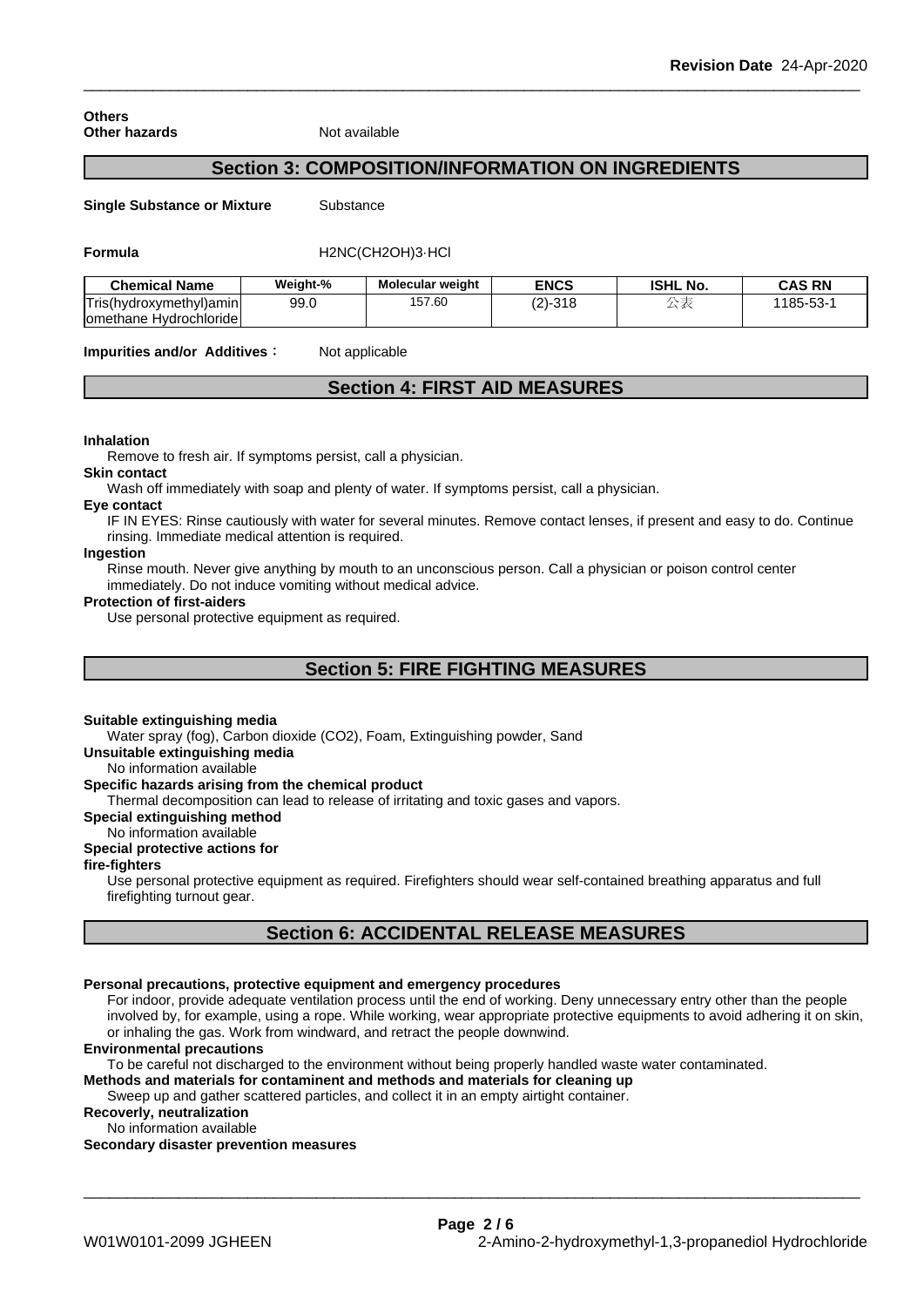Clean contaminated objects and areas thoroughly observing environmental regulations.

# **Section 7: HANDLING AND STORAGE**

# **Handling**

### **Technical measures**

Avoid contact with strong oxidizing agents. Use with local exhaust ventilation.

#### **Precautions**

Do not rough handling containers, such as upsetting, falling, giving a shock, and dragging. Prevent leakage, overflow, and scattering. Not to generate steam and dust in vain. Seal the container after use. After handling, wash hands and face, and then gargle. In places other than those specified, should not be smoking or eating and drinking. Should not be brought contaminated protective equipment and gloves to rest stops. Deny unnecessary entry of non-emergency personnel to the handling area.

#### **Safety handling precautions**

**Safe packaging material Incompatible** substances

Avoid contact with skin, eyes or clothing. Use personal protective equipment as required.

#### **Storage**

**Safe storage conditions Storage conditions** 

| Store away from sunlight in well-ventilated place at room temperature (preferably cool). |
|------------------------------------------------------------------------------------------|
| Keep container tightly closed.                                                           |
| Polvpropylene                                                                            |
| Strong oxidizing agents                                                                  |

#### **Section 8: EXPOSURE CONTROLS/PERSONAL PROTECTION**

#### **Engineering controls**

In case of indoor workplace, seal the source or use a local exhaust system. Provide the safety shower facility, and handand eye-wash facility. And display their position clearly.

**Exposure limits** This product, as supplied, does not contain any hazardous materials with occupational exposure limits established by the region specific regulatory bodies.

# **Personal protective equipment Respiratory protection** Dust mask **Hand protection Skinandbody protection** Long-sleeved work clothes

**Eye protection protective eyeglasses or chemical safety goggles** 

**General hygiene considerations**

Handle in accordance with good industrial hygiene and safety practice.

# **Section 9: PHYSICAL AND CHEMICAL PROPERTIES**

| white                          |
|--------------------------------|
| crystals - crystalline powder  |
| No data available              |
| No data available              |
| No data available              |
| No data available              |
| No data available              |
| No data available              |
|                                |
|                                |
| No data available              |
| No data available              |
| No data available              |
| No data available              |
| No data available              |
| $3.5 - 5.5$ (0.1 mol/L, 25 °C) |
| No data available              |
| No data available              |
|                                |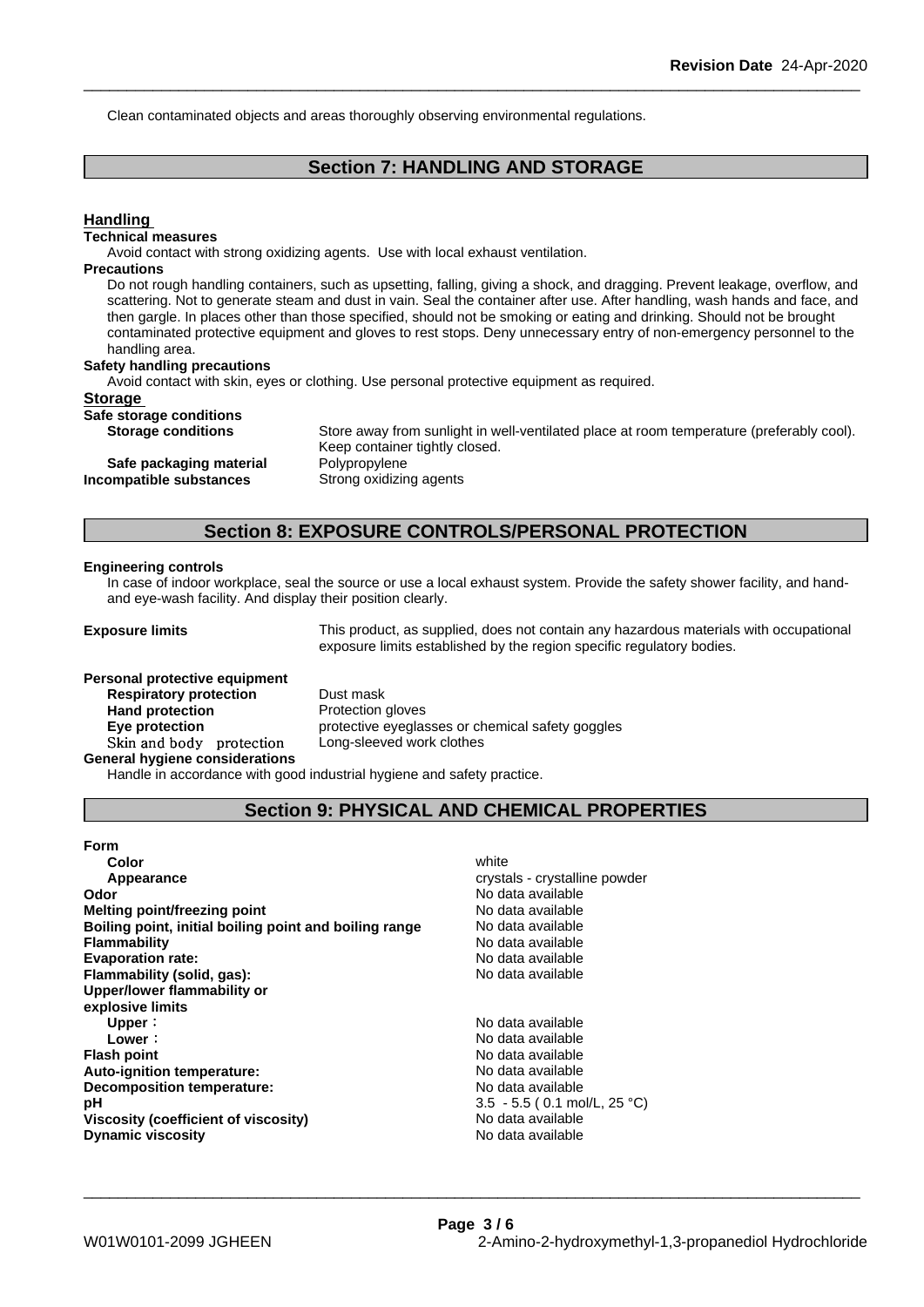**n-Octanol/water partition coefficient:(log Pow) No data available<br>
<b>Vapour pressure** No data available **Vapour pressure**<br> **Specific Gravity / Relative density**<br>
Specific Gravity / Relative density<br>
No data available **Specific Gravity / Relative density<br>Vapour density Particle characteristics** No data available

**Solubilities** water : soluble . Ethanol and acetone : practically insoluble,or insoluble . **No data available** 

# **Section 10: STABILITY AND REACTIVITY**

#### **Stability**

**Reactivity** No data available **Chemical stability** Stable under recommended storage conditions. **Hazardous reactions** None under normal processing **Conditions to avoid** Extremes of temperature and direct sunlight **Incompatible materials** Strong oxidizing agents **Hazardous decomposition products**

Carbon monooxide (CO), Carbon dioxide (CO2), Nitrogen oxides (NOx), Hydrogen chloride (HCl) gas

# **Section 11: TOXICOLOGICAL INFORMATION**

**Skin irritation/corrosion** No data available **Serious eye damage/ irritation No data available No data available Respiratory or skin sensitization**<br> **Reproductive cell mutagenicity**<br> **Reproductive cell mutagenicity**<br> **No data available Reproductive cell mutagenicity Carcinogenicity Carcinogenicity Carcinogenicity No data available** 

**Reproductive toxicity** No data available **STOT-single exposure**  $\qquad \qquad \text{No data available}$ **STOT-repeated exposure**<br> **Aspiration hazard**<br> **Aspiration hazard**<br> **Aspiration hazard Aspiration hazard** 

**Acute toxicity Acute toxicity Acute has a structure in the structure of**  $\mathbb{R}^n$  **<b>No** data available

# **Section 12: ECOLOGICAL INFORMATION**

**Ecotoxicity** No information available

**Persistence and degradability** No information available **Bioaccumulative potential** No information available **Mobility** in soil **Mobility** in soil **No** information available

**Other data** No data available

**Hazard to the ozone layer** No information available

# **Section 13: DISPOSAL CONSIDERATIONS**

\_\_\_\_\_\_\_\_\_\_\_\_\_\_\_\_\_\_\_\_\_\_\_\_\_\_\_\_\_\_\_\_\_\_\_\_\_\_\_\_\_\_\_\_\_\_\_\_\_\_\_\_\_\_\_\_\_\_\_\_\_\_\_\_\_\_\_\_\_\_\_\_\_\_\_\_\_\_\_\_\_\_\_\_\_\_\_\_\_\_

**Waste from residues**

Disposal should be in accordance with applicable regional, national and local laws and regulations. **Contaminated container and contaminated packaging**

Disposal should be in accordance with applicable regional, national and local laws and regulations.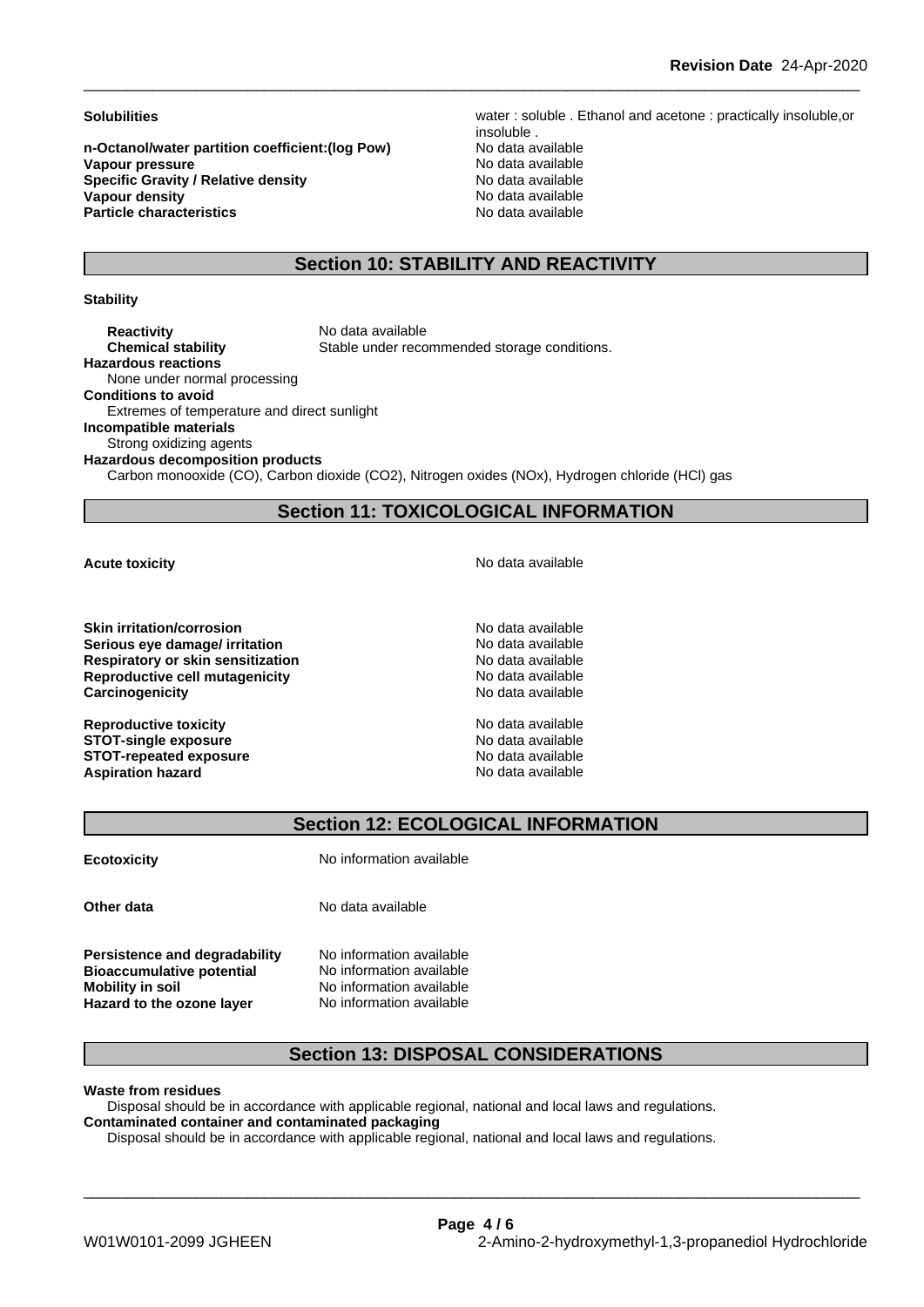# **Section 14: TRANSPORT INFORMATION**

| <b>ADR/RID</b><br>UN number<br>Proper shipping name:                                    | Not regulated  |
|-----------------------------------------------------------------------------------------|----------------|
| <b>UN classfication</b><br><b>Subsidiary hazard class</b><br>Packing group              |                |
| <b>Marine pollutant</b>                                                                 | Not applicable |
| <b>IMDG</b>                                                                             | Not regulated  |
| <b>UN number</b>                                                                        |                |
| Proper shipping name:<br><b>UN classfication</b>                                        |                |
| <b>Subsidiary hazard class</b>                                                          |                |
| Packing group<br><b>Marine pollutant (Sea)</b>                                          | Not applicable |
| Transport in bulk according to No information available<br>Annex II of MARPOL 73/78 and |                |
| the IBC Code<br><b>IATA</b>                                                             | Not regulated  |
| <b>UN number</b>                                                                        |                |
| Proper shipping name:                                                                   |                |
| <b>UN classfication</b><br><b>Subsidiary hazard class</b>                               |                |
| Packing group                                                                           |                |
| <b>Environmentally Hazardous</b><br><b>Substance</b>                                    | Not applicable |

**Section 15: REGULATORY INFORMATION**

| International Inventories                            |                |
|------------------------------------------------------|----------------|
| <b>EINECS/ELINCS</b>                                 | Listed         |
| <b>TSCA</b>                                          | Listed         |
| Japanese regulations                                 |                |
| <b>Fire Service Act</b>                              | Not applicable |
| <b>Poisonous and Deleterious</b>                     | Not applicable |
| <b>Substances Control Law</b>                        |                |
| Industrial Safety and Health Act Not applicable      |                |
| Regulations for the carriage                         | Not applicable |
| and storage of dangerous                             |                |
| goods in ship                                        |                |
| <b>Civil Aeronautics Law</b>                         | Not applicable |
| <b>Pollutant Release and Transfer Not applicable</b> |                |
| <b>Register Law</b>                                  |                |
| <b>Export Trade Control Order</b>                    | Not applicable |

# **Section 16: OTHER INFORMATION**

| RTECS: Registry of Toxic Effects of Chemical Substances                                                                                |
|----------------------------------------------------------------------------------------------------------------------------------------|
| Japan Industrial Safety and Health Association GHS Model SDS                                                                           |
| Dictionary of Synthetic Oraganic Chemistry, SSOCJ, Koudansha Scientific Co.Ltd.<br>Chemical Dictionary, Kyouritsu Publishing Co., Ltd. |
|                                                                                                                                        |

#### **Disclaimer**

This SDS is according to JIS Z 7253: 2019. The information provided in this Safety Data Sheet is correct to the best of our